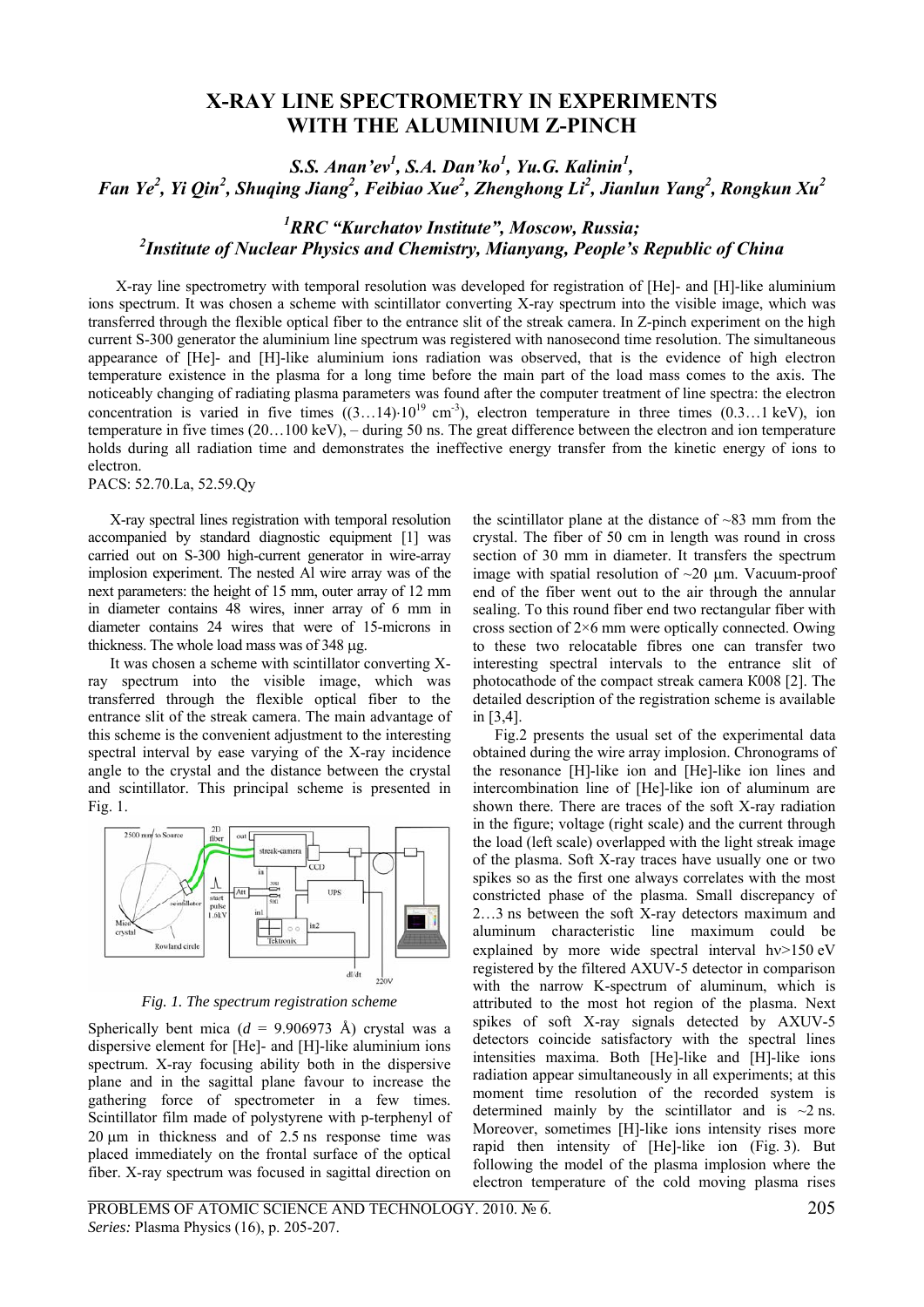

*Fig. 2. Experimental data from the shot 06\_5#2. Overhead: traces of two identical AXUV-5 detectors of soft X-ray; voltage (right scale) and current (left scale) through the load overlapping with the light streak image of the load. At the foot: X-ray characteristic lines streak synchronized with traces. Intensity of lines is expressed in the conditional colors; the scale of intensity is left from the streak. Time is in ns. Right hand side is placed the intensity profile at the moment of the maximal [He]-like ion radiation. Upside of streak: time evolution of the line Res AlXIII 1s-2p; downside – Res and Int AlXII 1s*<sup>2</sup>-1s2p

owing to heat flux from the ions heated in its turn after the implosion to the axis. So, [He]-like ion radiation should appear first. And then after the consequent ionization stage will appear line radiation of [H]-like ion.



*Fig. 3. Normalized to unity intensities of Res AlXIII 1s-2p*  and Res AlXII 1s<sup>2</sup>-1s2p lines in shot 06\_5#1. Time in ns is *counted from the electrical current maximum* 

If we evaluate the time required to this ionization, than according to the W. Lotz formula we find  $t_{ion} \sim 12$  ns at  $T_e = 600 \text{ eV}$  *u*  $N_e = 10^{20} \text{ cm}^{-3}$  [5, p.163]. The absence of such a delay gives a support to think that a long enough time before the radiation of the characteristic radiation could be detected, plasma with the electron temperature of a few hundred electron-volts exists. This plasma could be originated from the precursor plasma generated in the very beginning of the load implosion. Considering the next evolution of line radiation, it's seen the diminishing of the [H]-like ion radiation and the increase radiation of [He]-like ion, indicating some plasma cooling (see Fig.3). Computer simulation was used for the treatment of obtained spectra. It is based on the colliding-radiation plasma model taking into account radiation transport in the form of escape factor [6]. Plasma is considered as a steady-state uniform cylinder,  $T_i$  and  $T_e$  are not linked. Fig. 4 shows the simulation results when input parameters were experimental ratios of spectral line intensities and one spectral line width. It was found that plasma parameters noticeably vary during the radiation time of 50 ns as follows: N<sub>e</sub> in 5 times  $((3...14)\cdot10^{19} \text{ cm}^{-3})$ , T<sub>e</sub>- in 3 times (0.3...1 keV),  $T_i$  – in 5 times (20...100 keV). The minimal radius of plasma was calculated as 1 mm, which correlates with the image size of the constricted plasma "rope". Plasma ion pressure  $n_i$ T<sub>i</sub> exceeds the magnetic pressure  $B^2/8\pi$  of the electric current at the calculated radius of plasma. The linear mass of the radiating plasma is counted up of the interval from a few percents till the whole initial mass of the load.



*Fig. 4. Calculated plasma parameters in shot 06\_05#1*